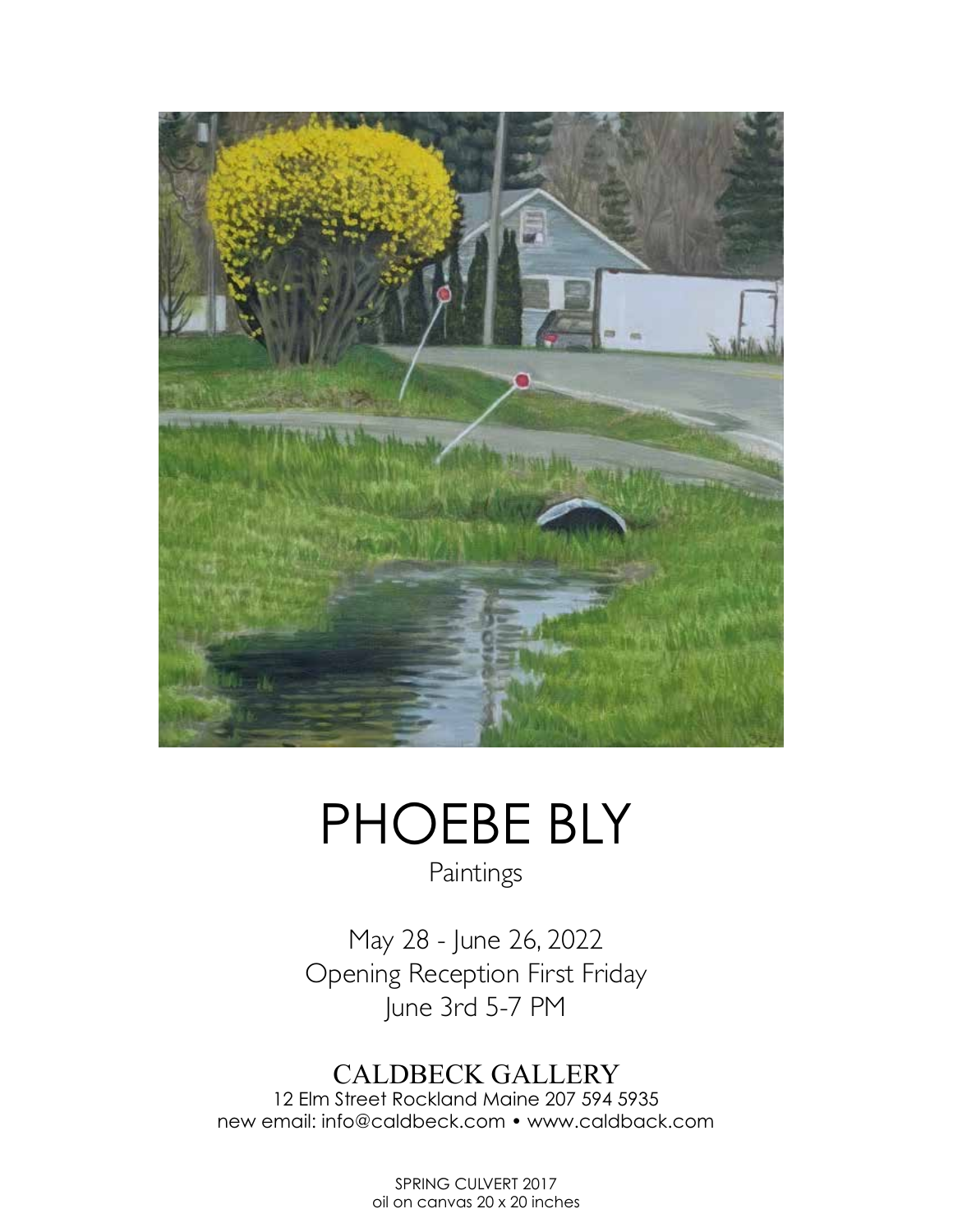

BIG DIPPER 2022 oil on canvas 14 x 11 inches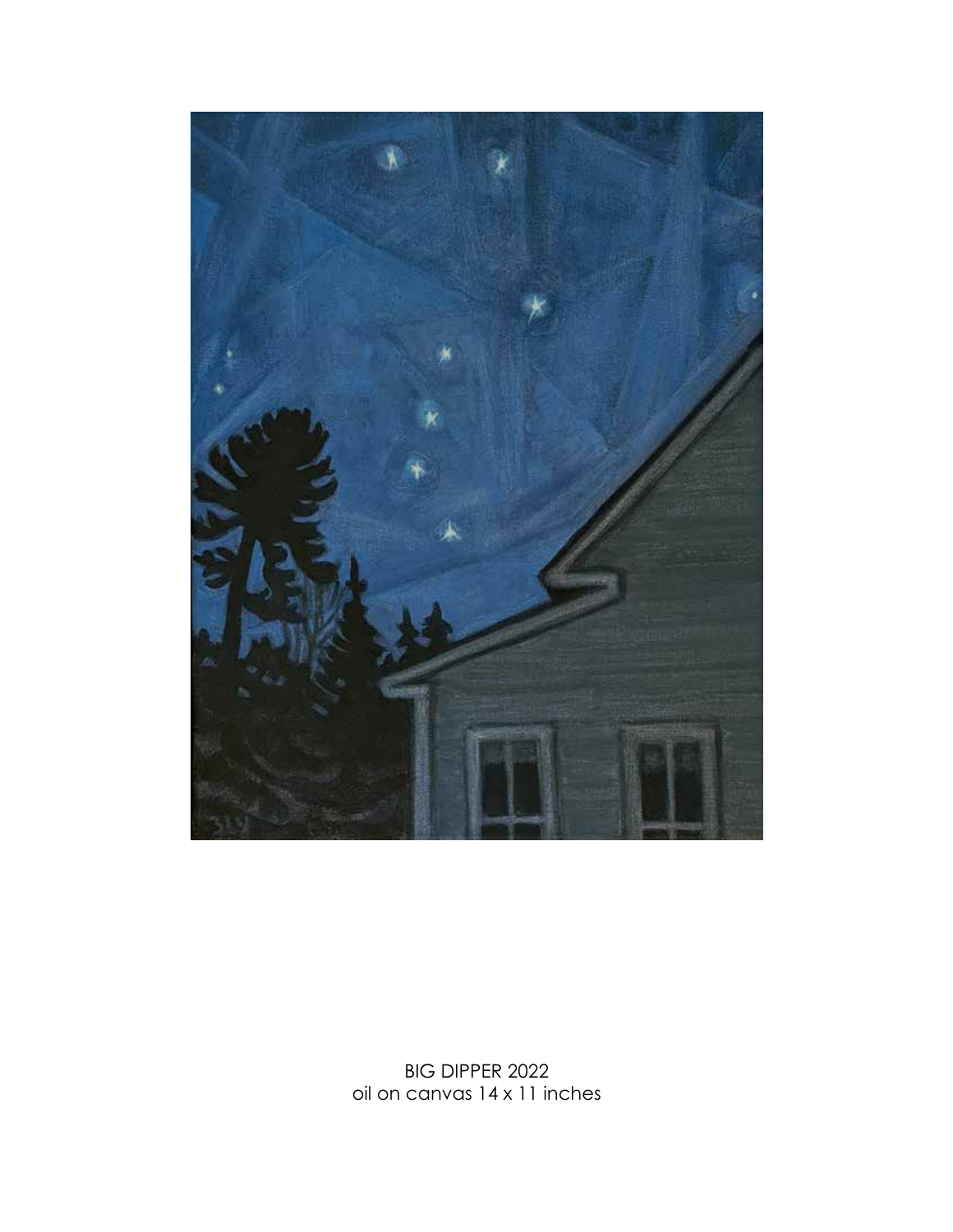

NEW YEAR'S 2022 oil on canvas 14 x 11 inches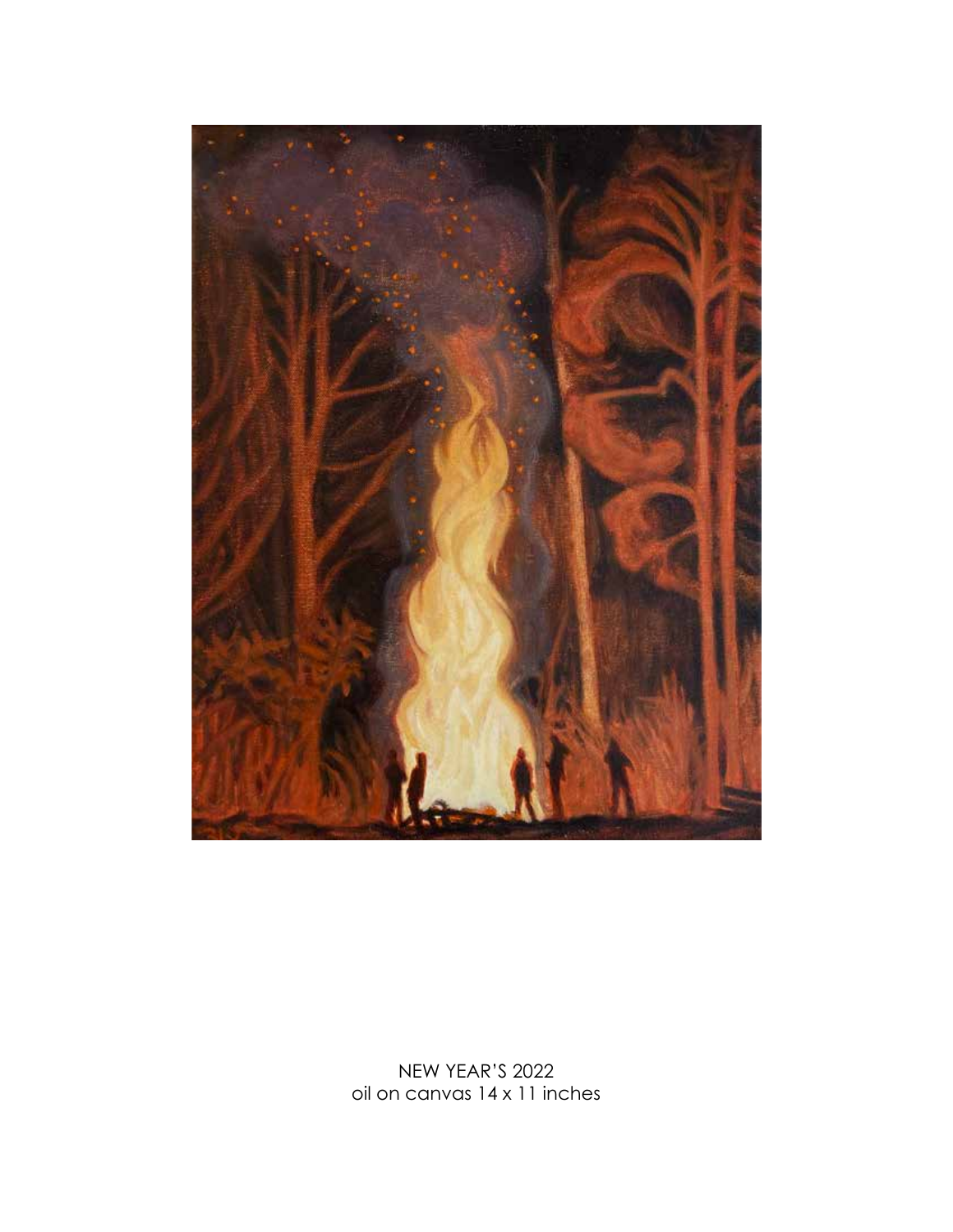

FEBRUARY COVE 2022 oil on canvas 16 x 20 inches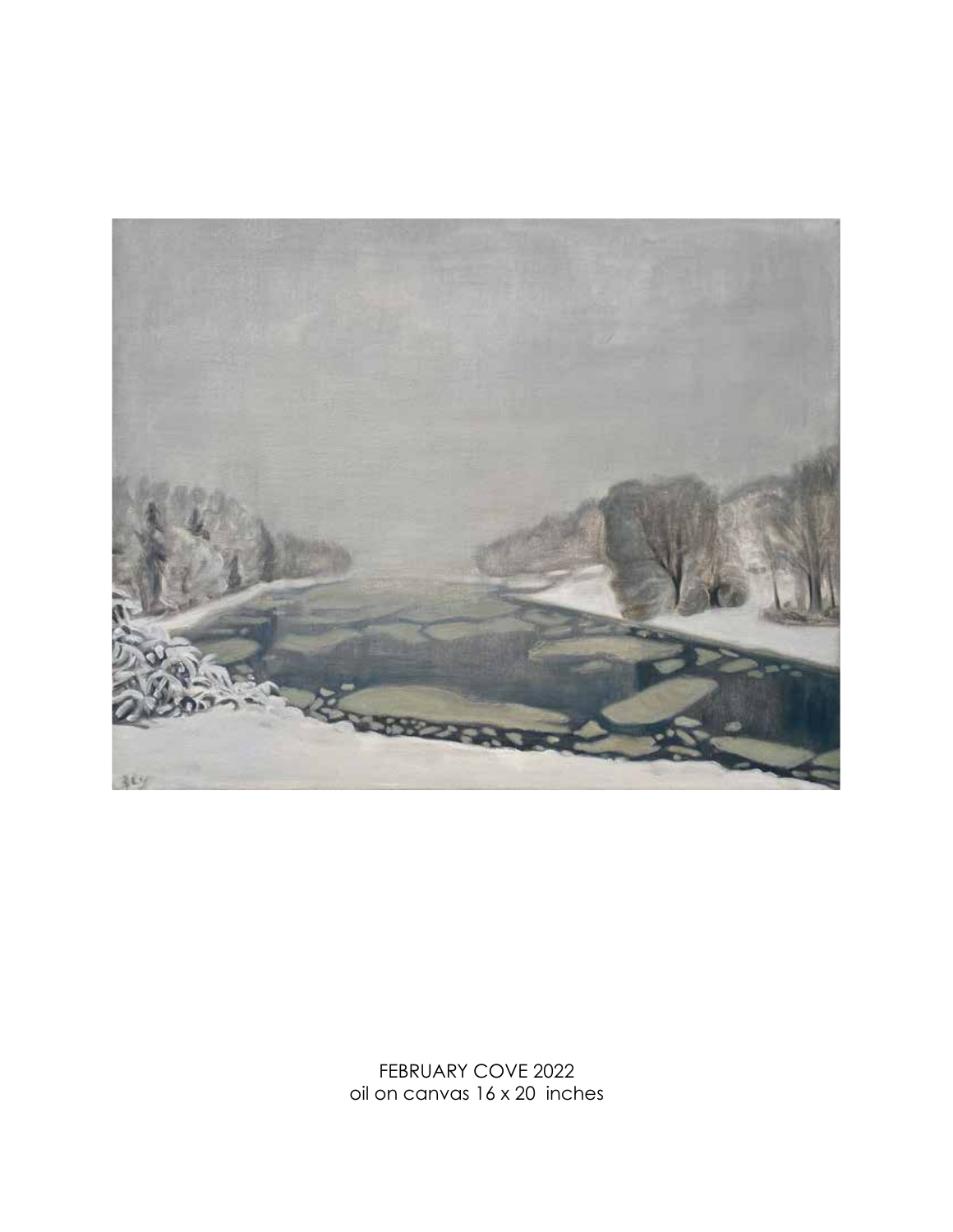

JANUARY WOODS 2022 oil on canvas 20 x 20 inches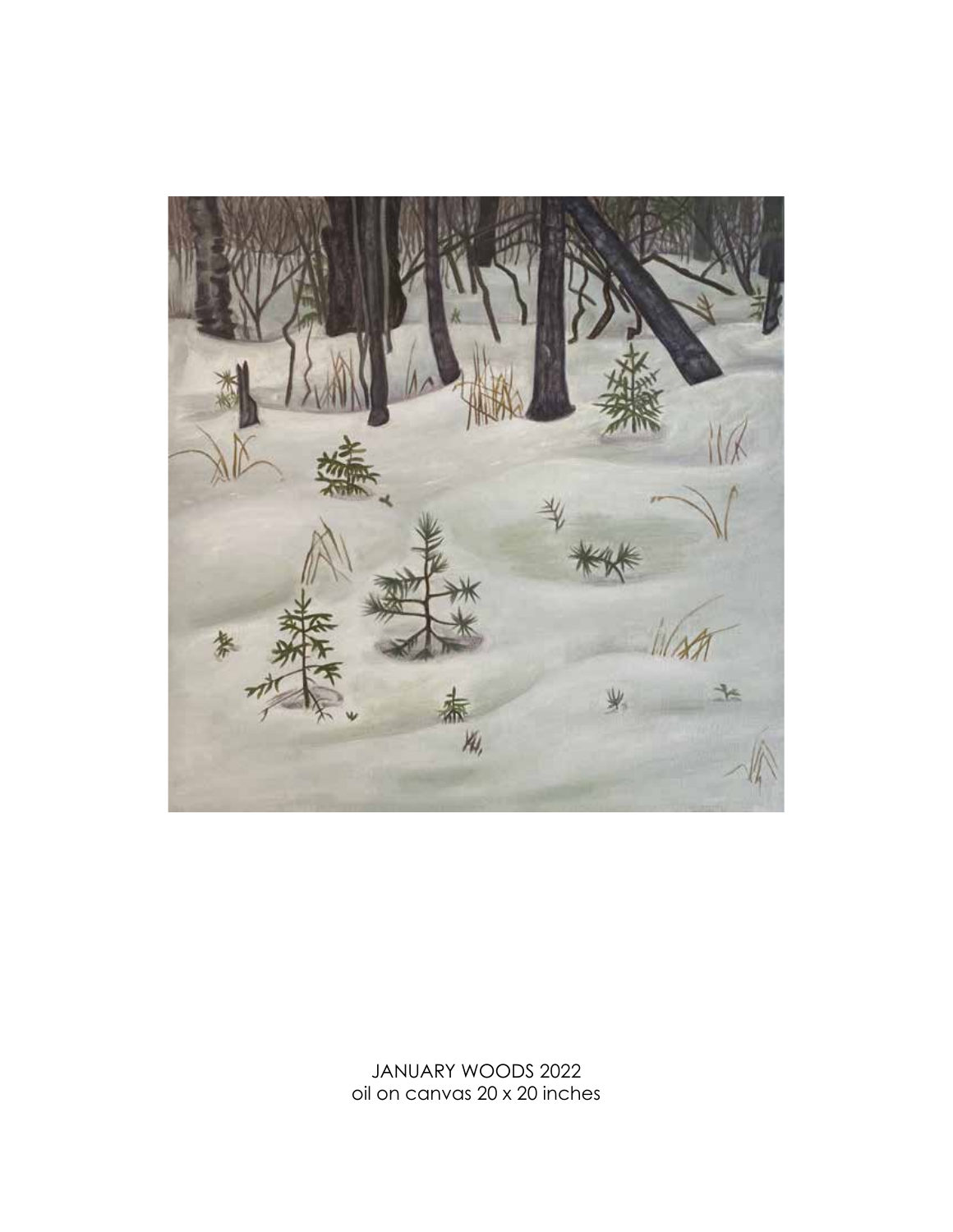

NIGHT ICICLES 2022 oil on canvas 24 x 22 inches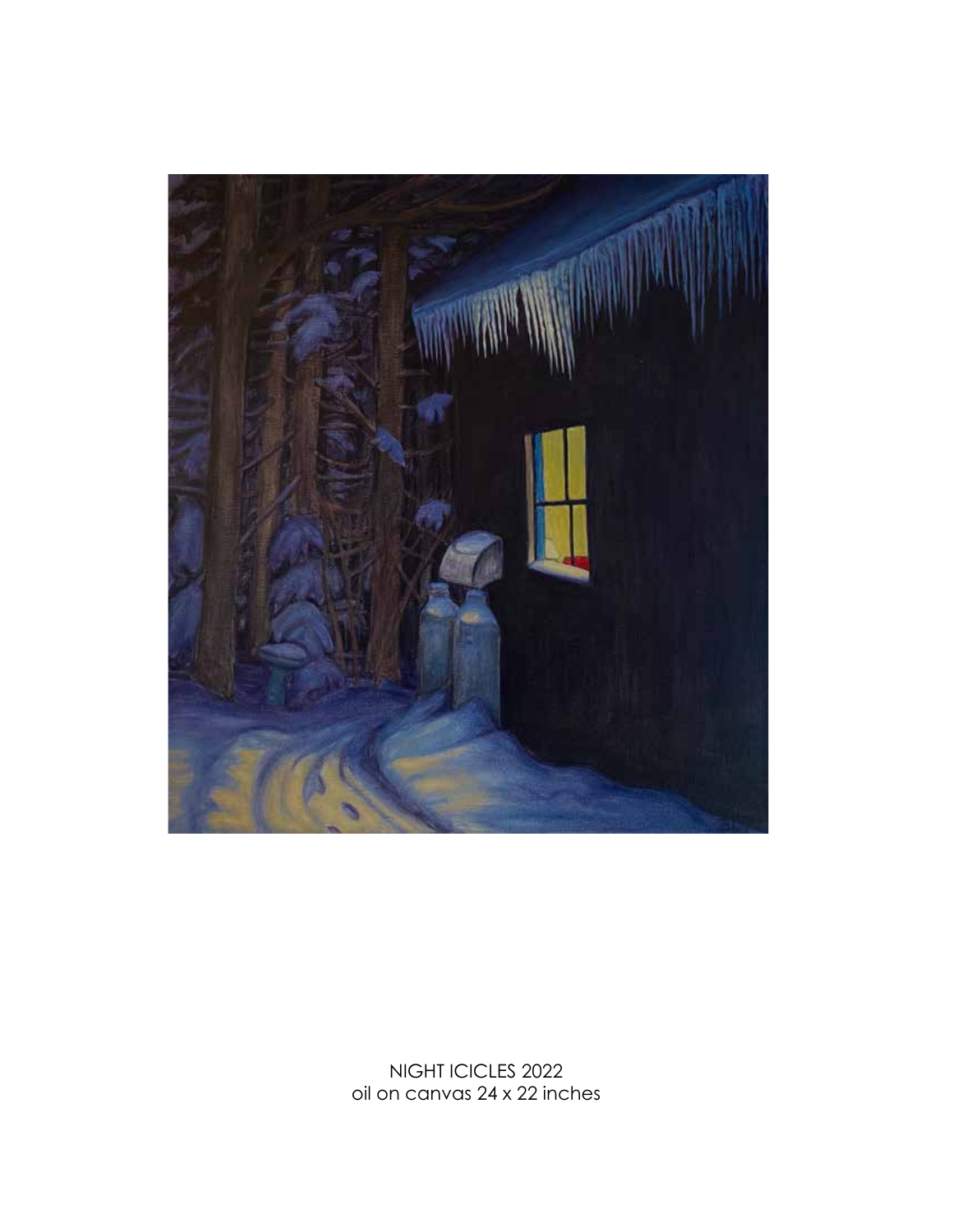

SEPTEMBER SKY 2014 oil on canvas 36 x 36 inches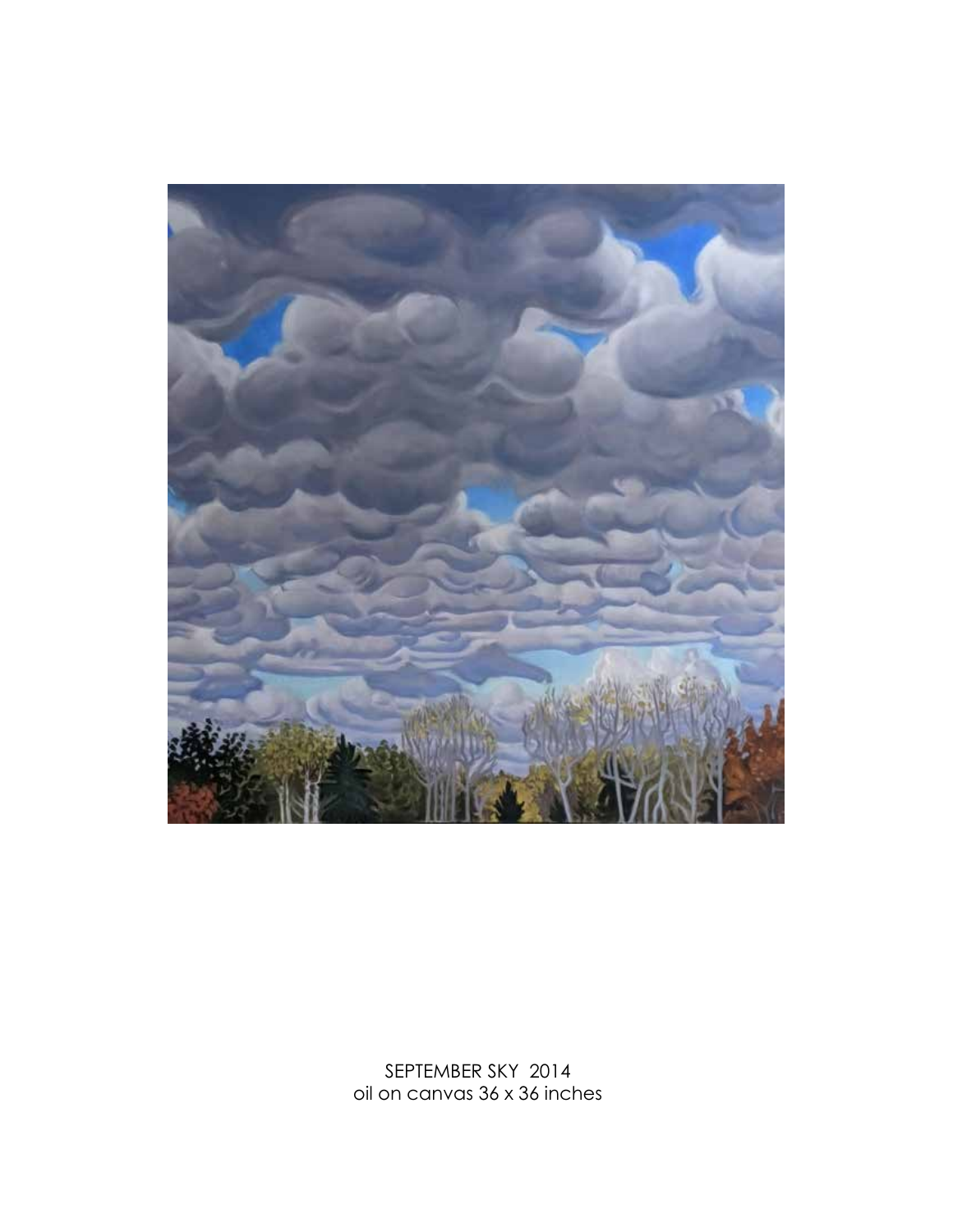

GRANITE WOODS 2022 oil on canvas 16 x 16 inches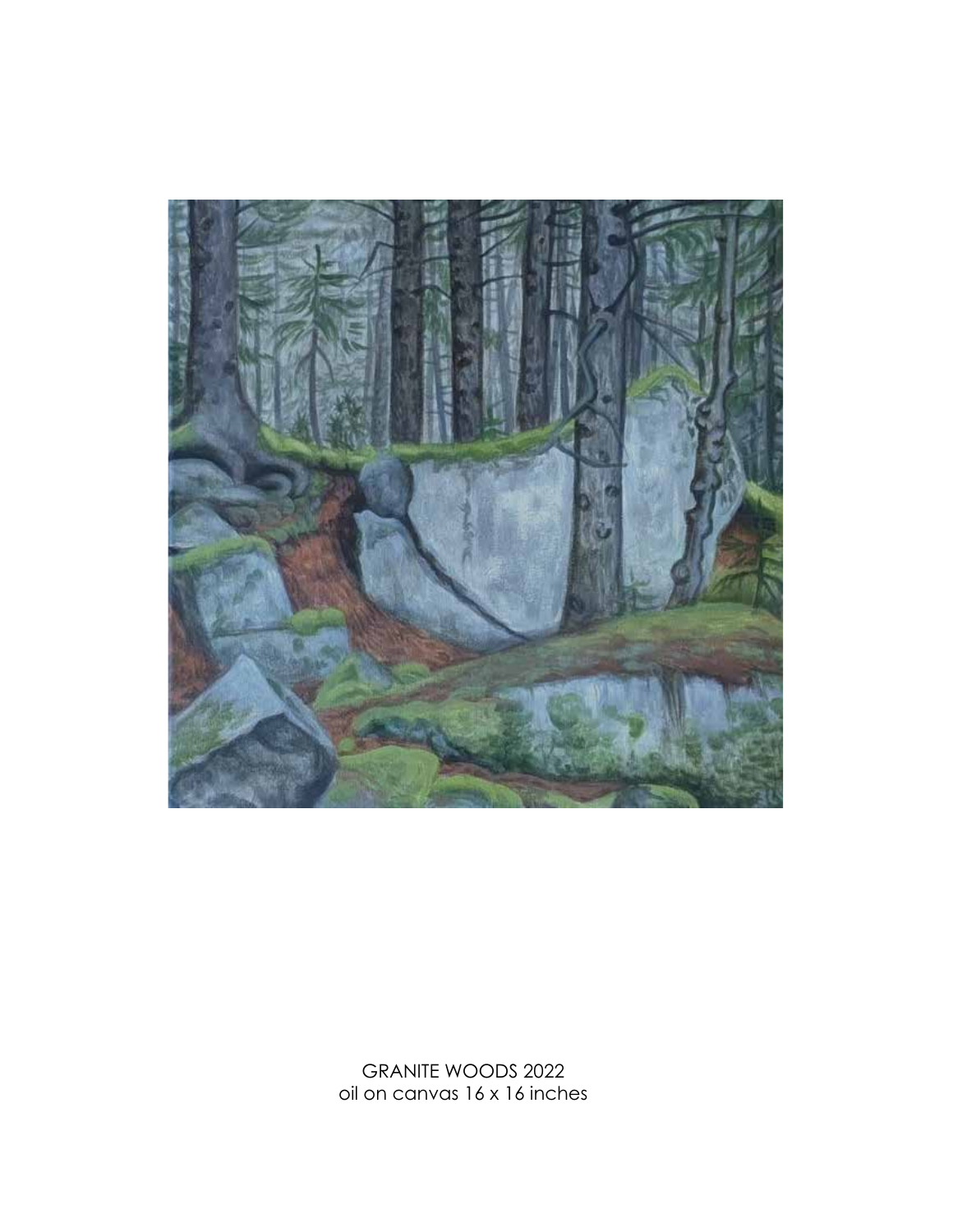

SNOWMEN AND SPARROWS 2022 oil on canvas 16 x 20 inches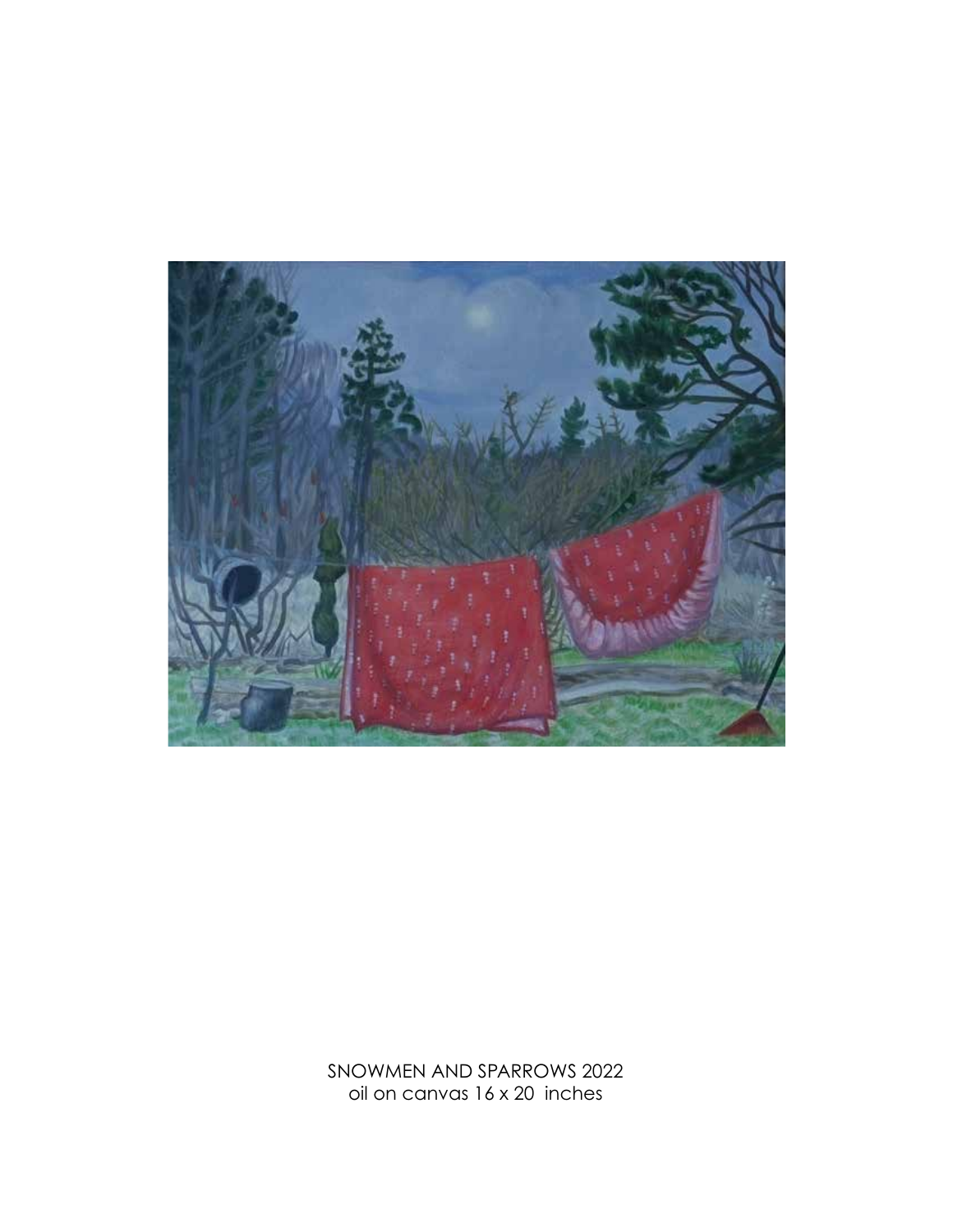

SALLY'S SHORE 2007 oil on canvas 24 x 36 inches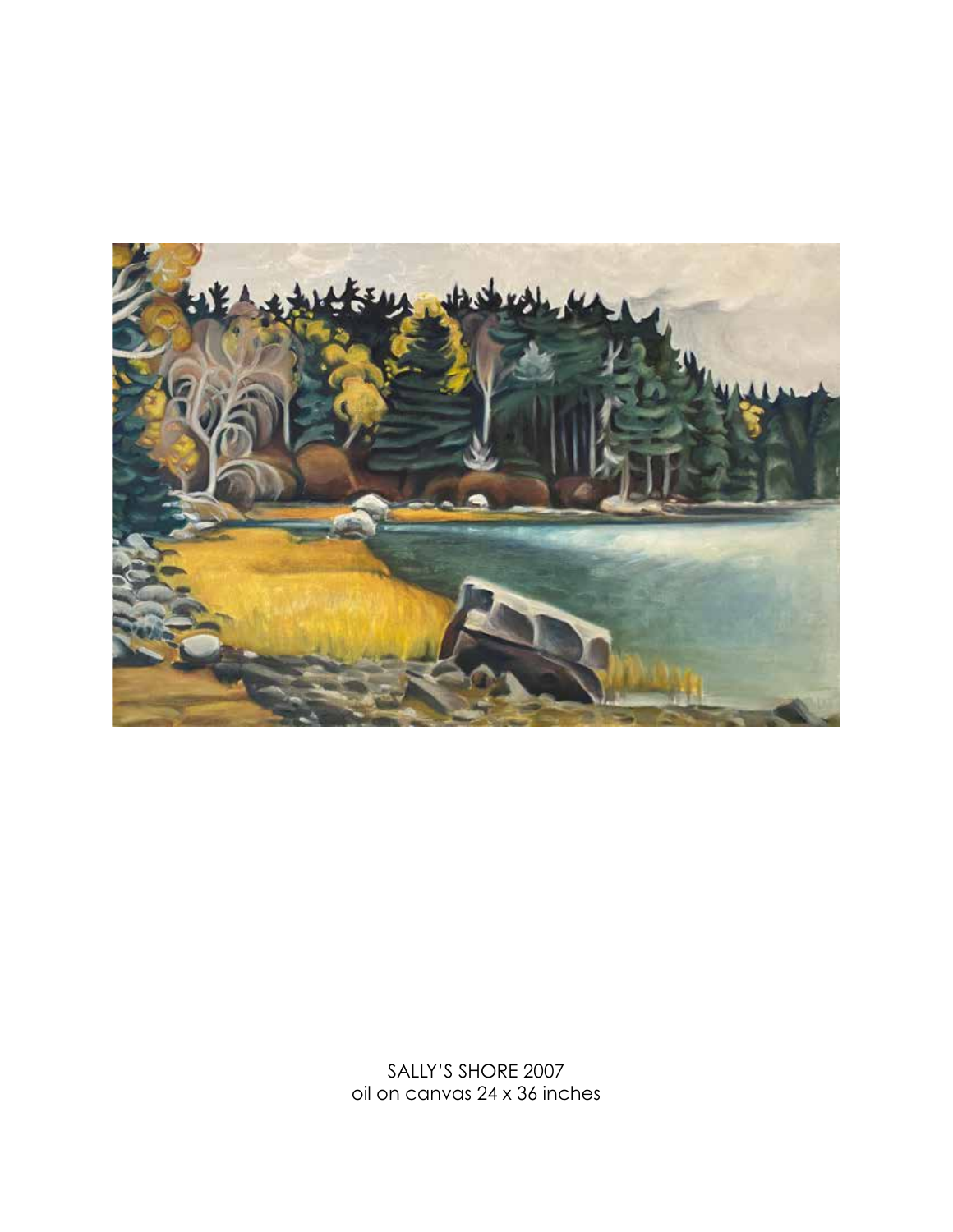

STILL TIDE 2022 oil on canvas 16 x 16 inches